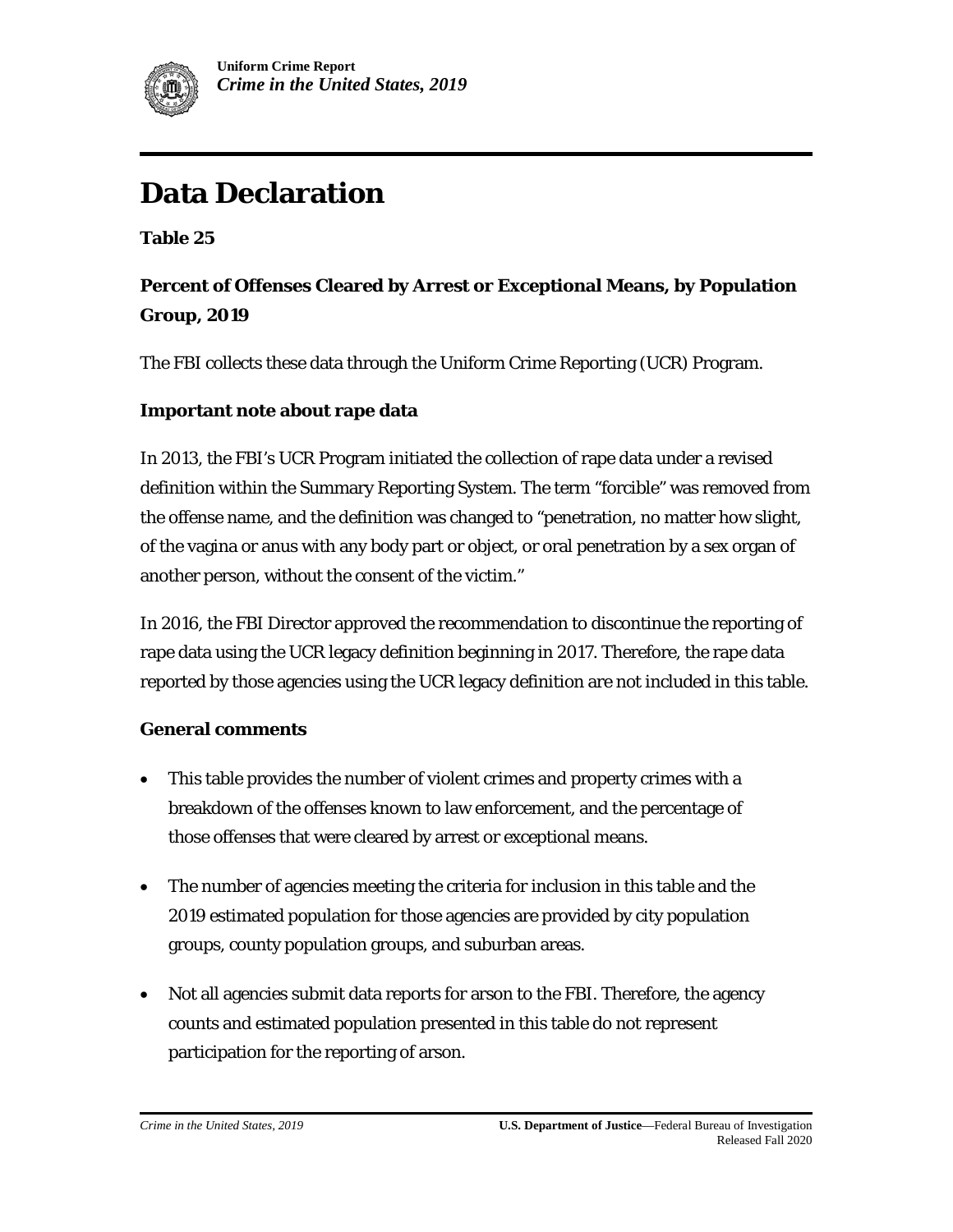- Suburban areas include law enforcement agencies in cities with less than 50,000 inhabitants and county law enforcement agencies that are within a Metropolitan Statistical Area.
- Suburban areas exclude all metropolitan agencies associated with a principal city. The agencies associated with suburban areas also appear in other groups within this table.

#### **Methodology**

Г

- The data used in creating this table were from all law enforcement agencies submitting at least 6 months of complete offense reports for 2019.
- The FBI bases percent cleared statistics on aggregated offense and clearance totals. The percentage of crimes cleared by arrest is obtained by dividing the number of offenses cleared by the number of offenses known and then multiplying the resulting figure by 100.
- The rape figures are based only on those agencies reporting rape using the revised definition. See table below.

| Populations used to calculate rape clearances<br>by Population Group, 2019 |                                                                     |                   |  |  |
|----------------------------------------------------------------------------|---------------------------------------------------------------------|-------------------|--|--|
|                                                                            | <b>Agency count and population (based)</b><br>on revised rape data) |                   |  |  |
| <b>Population Group</b>                                                    | <b>Agency</b><br>count                                              | <b>Population</b> |  |  |
| <b>Total all agencies</b>                                                  | 14,944                                                              | 291,658,478       |  |  |
| <b>Total Cities</b>                                                        | 10,686                                                              | 198,955,967       |  |  |

٦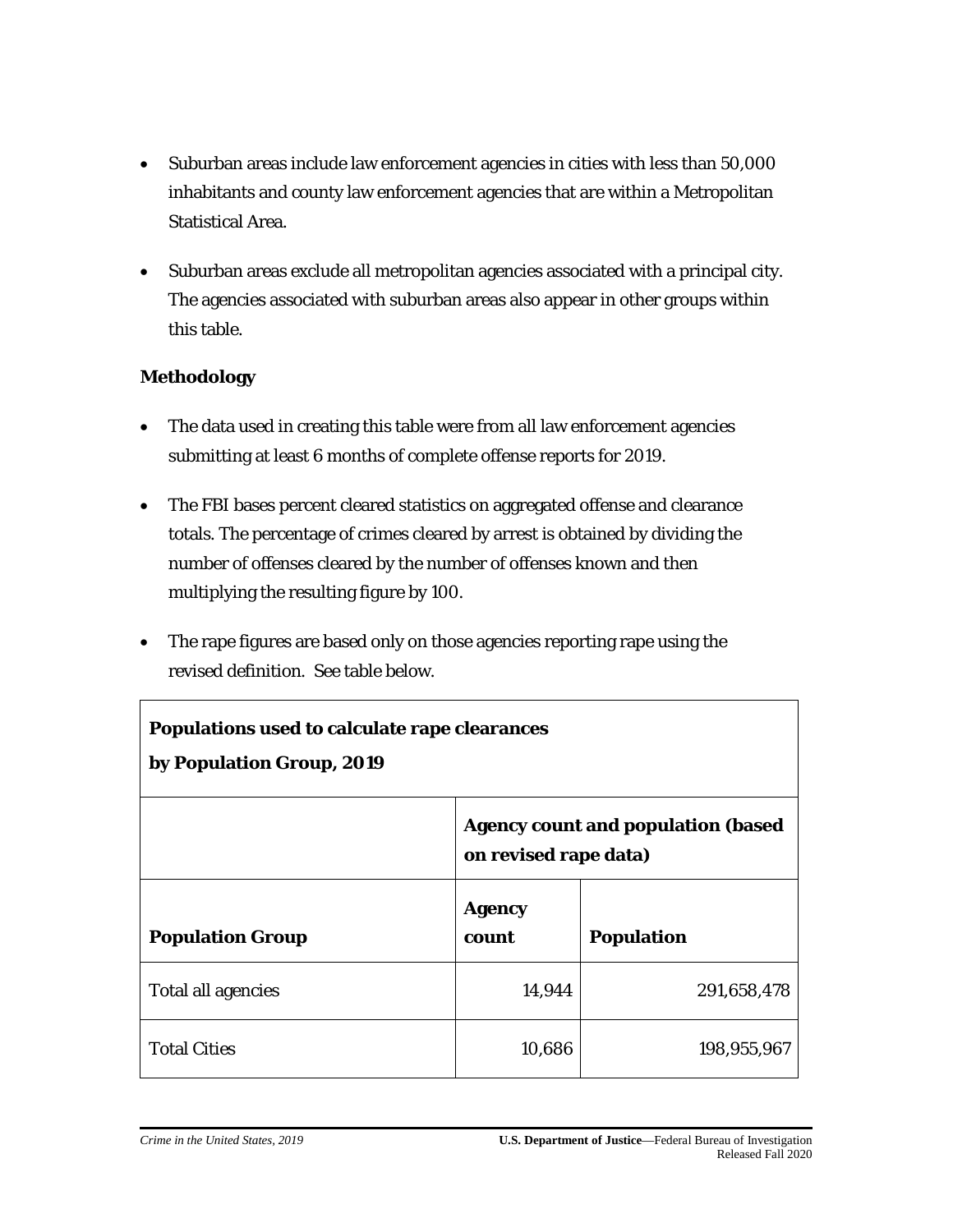| I (250,000 inhabitants and more)           | 81    | 58,685,591  |
|--------------------------------------------|-------|-------------|
| Ia (1,000,000 and over)                    | 10    | 25,167,857  |
| Ib (500,000 to 999,999)                    | 25    | 17,805,452  |
| Ic $(250,000 \text{ to } 499,000)$         | 46    | 15,712,282  |
| II (100,000 to 249,999 inhabitants)        | 213   | 31,541,263  |
| III (50,000 to 99,999 inhabitants)         | 463   | 32,395,537  |
| IV (25,000 to 49,999 inhabitants)          | 813   | 28,250,859  |
| V (10,000 to 24,999 inhabitants)           | 1,659 | 26,429,368  |
| VI (Less than 10,000 inhabitants)          | 7,457 | 21,653,349  |
| IX (Metropolitan County)                   | 1,909 | 70,425,316  |
| VIII (Nonmetropolitan County) <sup>1</sup> | 2,349 | 22,277,195  |
| Suburban Area <sup>2</sup>                 | 8,112 | 126,064,936 |

## **Population groups**

The UCR Program uses the following population group designations:

| <b>Population Group</b> | <b>Political Label</b> | <b>Population Range</b> |
|-------------------------|------------------------|-------------------------|
|                         | City                   | 250,000 and more        |
|                         | City                   | 100,000 to 249,999      |